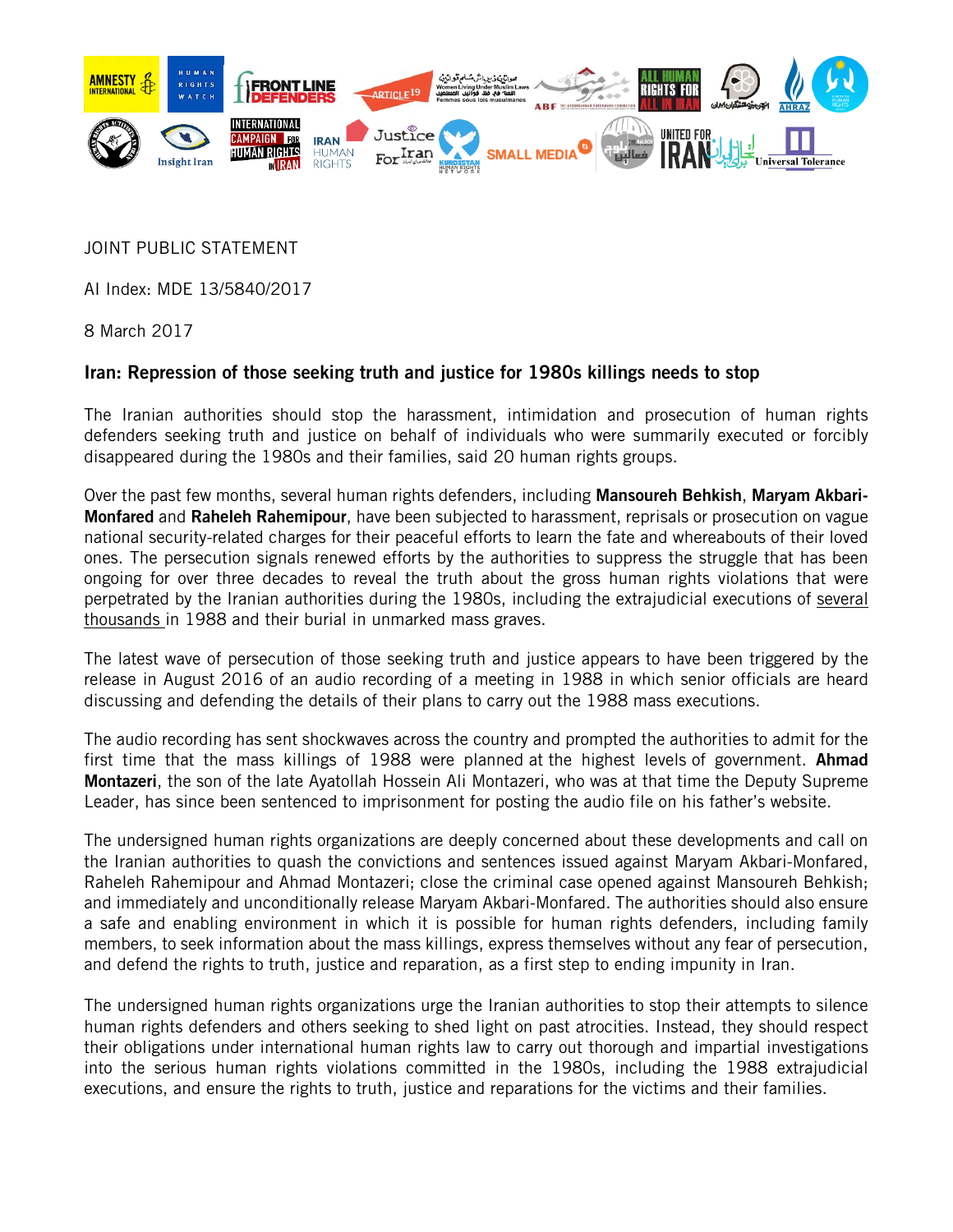## Cases of individuals targeted

Individuals who have been targeted in recent months for seeking truth and justice include human rights defenders Mansoureh Behkish, Maryam Akbari-Monfared and Raheleh Rahemipour, and the son of the late Ayatollah Hossein Ali Montazeri, Ahmad Montazeri.

Mansoureh Behkish was informed on 29 October 2016 that she had been charged with "gathering and colluding to commit crimes against national security" and "spreading propaganda against the system". The charges stem solely from her peaceful human rights work to seek truth and justice, including her work with the Mothers and Families of Khavaran, a group comprised of mothers and other family members of political prisoners summarily executed during the 1980s, and from holding commemorative gatherings at her home and going with other families to Khavaran, a deserted mass gravesite in the south of Tehran where Iranian authorities buried some of the thousands of political prisoners extrajudicially executed in the 1980s, including Mansoureh Behkish's sister, four brothers and brother-in-law.

Maryam Akbari-Monfared has faced reprisals since October 2016, when she filed a formal complaint from inside prison requesting an official investigation into the mass executions of political prisoners in the 1980s, including her brother and sister; the location of the graves where their bodies were buried; and the identity of the perpetrators involved. Officials have cancelled her medical care arrangements for her rheumatoid arthritis and thyroid problems and restricted visits from her family, including her three children, in retaliation. The prosecution authorities have also threatened her with new charges. According to her family, the Associate Prosecutor of Evin prison has said: "What does she want to know? Those who executed her brothers and sister have either died or become elderly and her brothers and sister are probably buried in Khavaran… Such complaints are of no use. They would only make her conditions in prison more difficult and impede her release or access to [prison] leave."

Maryam Akbari-Monfared is serving a 15-year sentence in Tehran's Evin prison on several charges, including "enmity against God" (*moharebeh*), after a May 2010 sentencing. Amnesty International's research indicates that her conviction was based on the fact that she had made several phone calls to her siblings, who are members of the banned opposition group known as the People's Mojahedin Organization of Iran (PMOI), and had once visited them near the PMOI-run Camp Ashraf in Iraq. She has consistently denied her alleged membership in the PMOI. She was never provided with a written judgement, setting out the evidence and legal reasoning relied upon to convict her. Her husband has said that during her trial session, the judge told her "she was paying for the activities of her brother and sister with the PMOI". Her appeals were dismissed in a summary fashion with no reasons provided. Her request for judicial review is currently pending before Iran's Supreme Court.

Raheleh Rahemipour was sentenced to one year's imprisonment in January 2017 after Branch 15 of the Revolutionary Court in Tehran convicted her of "spreading propaganda against the system" for her peaceful efforts to learn the truth about the whereabouts of her brother Hossein Rahemipour, who was summarily executed in 1984, and his baby daughter Golrou Rahemipour, who was forcibly disappeared 15 days after she was born in Evin prison. The prison authorities took the baby away, ostensibly for medical tests, but never returned her to her mother. The family was subsequently told that baby Golrou Rahemipour had died, but the authorities never provided a death certificate, information about her death, or where she had been buried.

The court verdict issued against Raheleh Rahemipour cites her media interviews, her participation in peaceful gatherings while holding a sign that read *"*You killed my brother! What did you do to his daughter?", and her signature on a petition in support of demands for truth and justice for those summarily executed as "evidence" of acting against national security. In May 2016, the UN Working Group on Enforced or Involuntary Disappearances sent a communication to the Iranian authorities with regard to the case of Raheleh Rahemipour's brother and niece. The authorities had not responded by the end of February 2017. Raheleh Rahemipour remains at liberty, awaiting the outcome of her appeal.